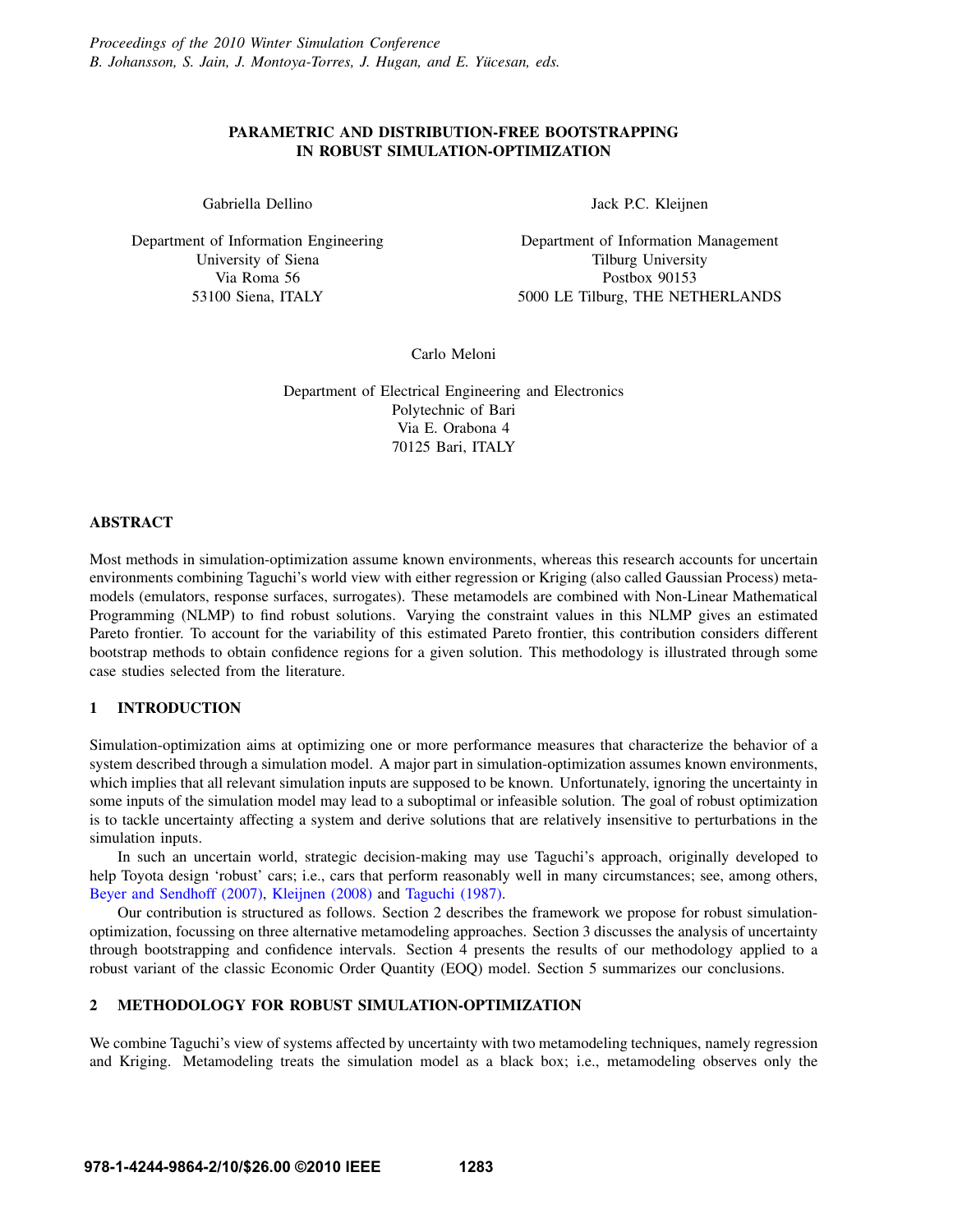### *Dellino, Kleijnen and Meloni*

Input/Output (I/O) of the simulation model. Metamodels run much faster than the underlying–possibly computationally expensive–simulation models, enabling fast approximation. We estimate one univariate metamodel per simulation output (response), and combine these metamodels in a nonlinear Mathematical Programming model; the latter model selects one of the multiple simulation outputs as the goal variable, while the remaining outputs must satisfy given constraints (thresholds). Changing these thresholds on the constrained outputs and solving the corresponding Mathematical Programming problems provides an estimate of the Pareto frontier, enabling the users (managers) to select a robust solution for the simulated system. In summary, our methodology combines the following three building blocks: 1. Taguchi's worldview; 2. Design Of Experiments (DOE) and Metamodeling; 3. Mathematical Programming.

Taguchi (1987) identifies two types of input variables; namely, *decision* or *control* variables, which we denote by  $\mathbf{d} = (d_i)_{i=1,\dots,k}$ , and *environmental* or *noise* variables, which we denote by  $\mathbf{e} = (e_g)_{g=1,\dots,c}$ . The former are under the control of the manager, whereas the latter cannot be controlled. Taguchi considers a single output (say) *w*, and accounts for the uncertainty due to the environmental factors through optimizing a mean-to-variance ratio of this output.

Taguchi focusses on physical systems, whereas we focus on simulated systems. Assuming that a single run of a simulation model is computationally expensive, we approximate the system's behavior through three alternative approaches detailed in the following three subsections. Notice that we do not use Taguchi's statistical techniques, which have been criticized by many statisticians; for a detail discussion, see the panel report by Nair (1992). Assuming that the environmental variables follow a given statistical distribution, we combine a space-filling design for the decision variables with Latin Hypercube Sampling (LHS) for the environmental factors, sampled from the corresponding distribution.

#### 2.1 Regression Metamodeling

In our first approach, we use regression. Myers et al.(2009) combine Taguchi's worldview with Response Surface Methodology (RSM). RSM proceeds stepwise (multi-stage); i.e., it consists of a sequence of first-order polynomial regression metamodels to search for the minimum, using steepest descent; it ends with a second-order polynomial to estimate the extremum (maximum, minimum, saddle point).

We adapt Myers et al.'s *robust* variant of RSM, accounting for the particularities of simulation described in Section 1. Like Myers et al., we assume

- a *second-order* polynomial with first-order effects  $\beta$  and second-order effects **B** for the decision factors **d**;
- a *first-order* polynomial with first-order effects γ for the environmental factors e;
- *decision-by-environmental two-factor interactions* ∆;

these assumptions result in the low-order polynomial metamodel (which is a regression model that is linear in its parameters)

$$
y = \beta_0 + \beta' d + d' B d + \gamma' e + d' \Delta e + \varepsilon
$$
 (1)

where *y* denotes the metamodel's estimator (predictor) of the simulation output *w*, ε denotes the residual with  $E(\varepsilon) = 0$  and constant variance  $\sigma_{\varepsilon}^2$ ,  $\boldsymbol{\beta} = (\beta_1, \dots, \beta_k)'$ ,  $\mathbf{d} = (d_1, \dots, d_k)'$ , **B** denotes the  $k \times k$  symmetric matrix with main-diagonal elements  $\beta_{j,j}$  and off-diagonal elements  $\beta_{j,j'}/2$ ,  $\boldsymbol{\gamma} = (\gamma_1,\ldots,\gamma_c)'$ ,  $\mathbf{e} = (e_1,\ldots,e_c)'$ , and  $\boldsymbol{\Delta} = (\delta_{j,g})$ .

This metamodel (1) implies the regression predictor for the true mean  $E(w)$ 

$$
E(y) = \beta_0 + \beta' d + d' B d + \gamma' E(e) + d' \Delta E(e)
$$
\n(2)

and the regression predictor for the true variance  $var(w)$ 

$$
var(y) = (\mathbf{\gamma}^{\prime} + \mathbf{d}^{\prime} \mathbf{\Delta}) \mathbf{\Omega}_e (\mathbf{\gamma} + \mathbf{\Delta}^{\prime} \mathbf{d}) + \sigma_\varepsilon^2
$$
\n(3)

where the environmental factors are assumed to have a distribution with known  $E(\mathbf{e}) = \mathbf{\mu}_{\mathbf{e}}$  and  $cov(\mathbf{e}) = \mathbf{\Omega}_{\mathbf{e}}$ , and  $\sigma_{\varepsilon}^2$  is the (constant) variance of the residual; see Dellino, Kleijnen, and Meloni (2010a). To predict the standard deviation of the output, we take the square root of the right-hand side of (3).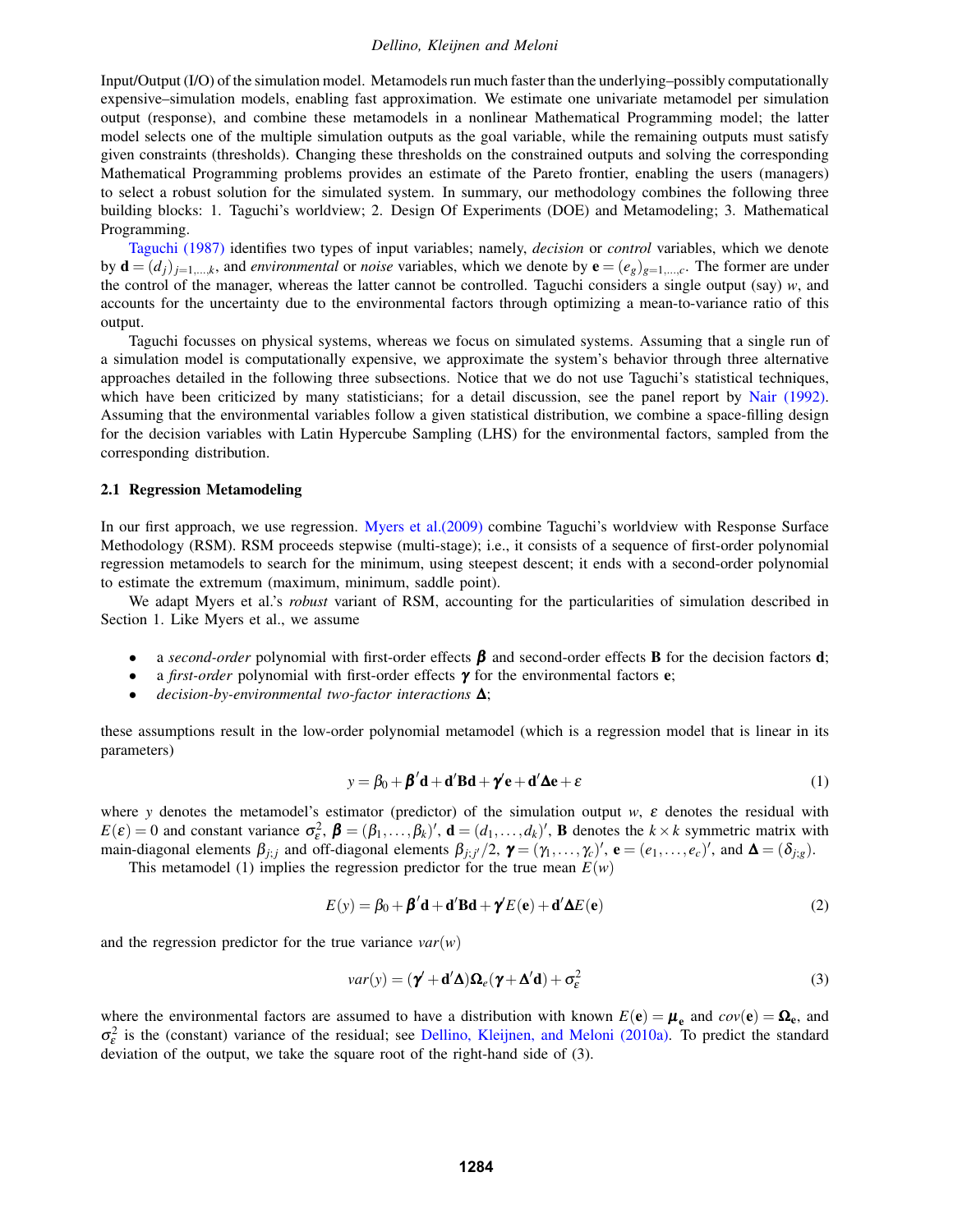#### 2.2 One-Layer Kriging Metamodel (Kriging variant 1)

In our second approach, we replace the polynomial metamodel by a *Kriging* metamodel. Kriging provides more flexible metamodels than a low-order polynomial does; i.e., Kriging is better suited to global instead of local fitting; see del Castillo (2007), Kleijnen (2008). The polynomial metamodel (1) implies the mean and variance predictors (2) and (3); the Kriging metamodel, however, has no such analogue. We therefore estimate the response mean  $E(w)$ and variance  $var(w)$  from the crossed design (which is popular in the Taguchian approach). This design combines the (say)  $n_d$  combinations of the decision variables **d** and the  $n_e$  combinations of the environmental variables **e**. More specifically, we cross a space-filling design for the decision factors and a LHS design accounting for the distribution of the environmental factors. This design gives the simulation outputs  $w_{i,j}$ , so the mean and variance estimators become

$$
\overline{w_i} = \frac{\sum_{j=1}^{n_e} w_{i,j}}{n_e} \qquad i = 1, \dots, n_d,
$$
\n(4)

$$
s^{2}(w_{i}) = \frac{\sum_{j=1}^{n_{e}} (w_{i:j} - \overline{w_{i}})^{2}}{n_{e} - 1} \qquad i = 1, ..., n_{d}.
$$
 (5)

To the  $n_d$  estimates resulting from (4), we fit a Kriging metamodel for the mean; from the estimates in (5) we compute the  $n_d$  standard deviations, and fit a Kriging metamodel for the standard deviation.

### 2.3 Two-Layer Kriging Metamodel (Kriging variant 2)

Our third approach is still based on Kriging. In layer 1, however, our approach does not distinguish between decision and environmental variables yet, and no assumption is made for the distribution of the environmental factors; i.e., we select a space-filling design for the  $k+c$  factors. In layer 2, we select a larger design by crossing a space-filling design for the decision factors, and a LHS design for the environmental factors accounting for the distribution of these environmental factors. For this large design we do not run expensive simulations but compute the Kriging predictions of the simulation output *w*. We use these predictions to estimate the conditional means and standard deviations; i.e., in the right-hand sides of (4) and (5) we replace  $n_e$  and  $n_d$  by  $N_e$  and *N*<sub>d</sub>—the large-sample analogues of the small-sample sizes  $n_e$  and  $n_d$ —and *w* by  $\hat{y}$  where  $\hat{y}$  denotes Kriging prediction. From these I/O data we again build two Kriging metamodels for the mean and standard deviation of the output.

### 2.4 Mathematical Programming

Using the metamodels obtained through one of the approaches described in the preceding three subsections, we formulate the following Mathematical Programming (MP) problem:

$$
\min \overline{w}
$$
\n
$$
\text{s.t. } s_w \le T
$$
\n<sup>(6)</sup>

for a given threshold *T*, quantifying the manager's risk attitude; i.e., lower *T*-values correspond to risk averse management, whereas higher *T*-values denote a risk seeking behavior. We use the standard deviation instead of the variance because both the mean and the standard deviation are expressed in the same units.

We solve the MP problem (6) through Matlab's finincon, but many alternative solvers are available in the MP software.

Then, we move the threshold within a given interval, and solve the problem for each *T* value. Collecting these solutions, we derive an estimate of the Pareto frontier balancing the mean and standard deviation of the output *w*.

### 3 BOOTSTRAPPING FOR UNCERTAINTY ANALYSIS

The metamodels for  $\overline{w}$  and  $s_w$  derived in Section 2 are based on estimates; therefore we further investigate these metamodels through bootstrapping.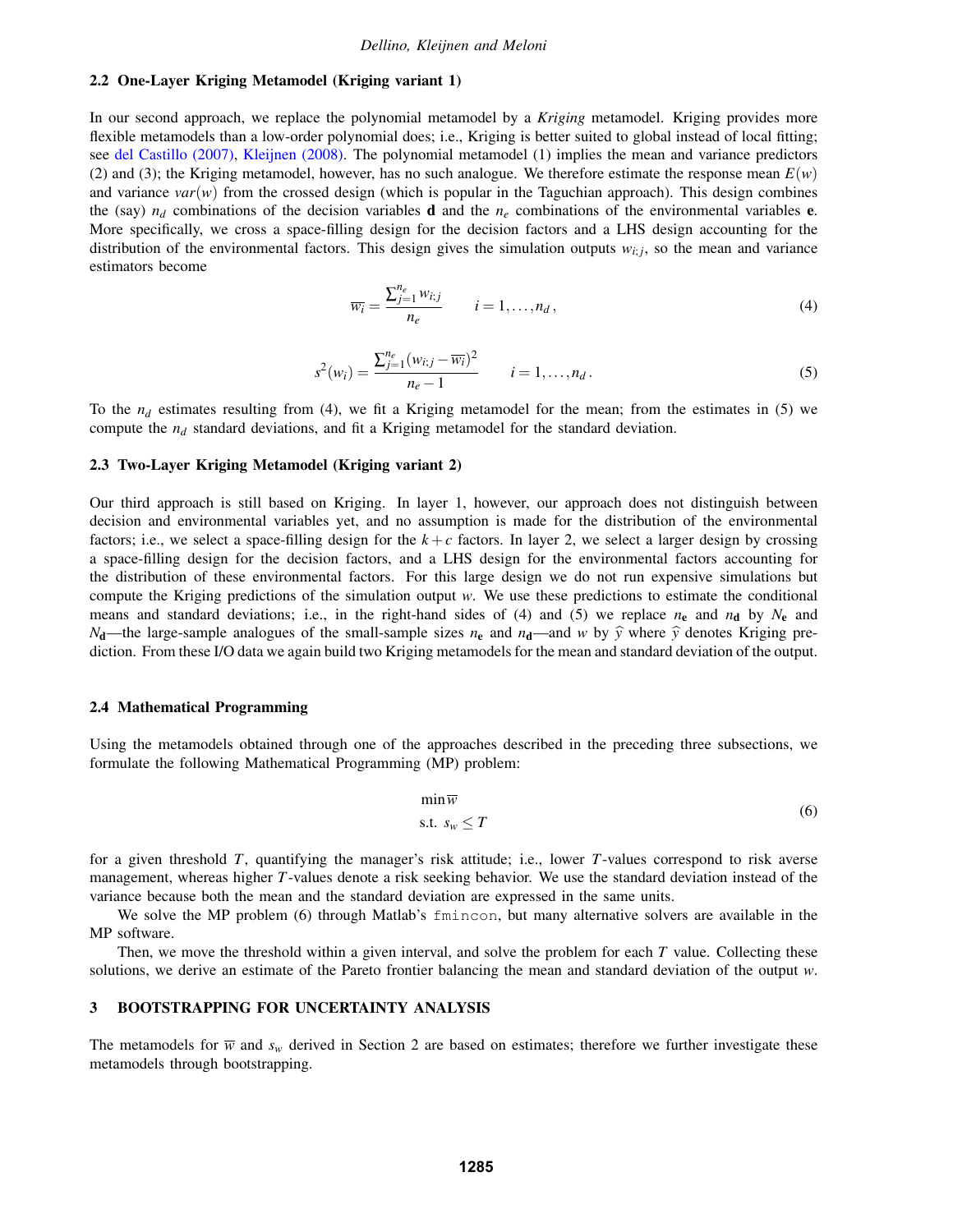#### 3.1 Parametric bootstrapping of the regression metamodel

Following Dellino, Kleijnen, and Meloni (2010a), p. 17, Eq. (15), we apply parametric bootstrapping to the vector of regression coefficients  $\zeta$  using (7):

$$
\widehat{\boldsymbol{\zeta}}^* \sim N_q(\widehat{\boldsymbol{\zeta}}, \widehat{\text{cov}(\widehat{\boldsymbol{\zeta}})})
$$
\n(7)

where (also see Dellino, Kleijnen, and Meloni (2010a), p. 6, Eq. (5), and p. 7, Eq. (6)):

$$
\widehat{\boldsymbol{\zeta}} = (\mathbf{X}'\mathbf{X})^{-1}\mathbf{X}'\mathbf{w}
$$
\n(8)

is the least squares estimator of the regression parameters  $\zeta = (\beta_0, \beta, b, \gamma, \delta)$  of size q where **b** is the vector that follows from stapling the elements of the matrix **B**, and  $\delta$  is the vector following from stapling the elements of  $\Delta$ , and

$$
\widehat{\mathbf{cov}(\hat{\boldsymbol{\zeta}})} = (\mathbf{X}'\mathbf{X})^{-1} \widehat{\sigma_{\varepsilon}^2}
$$
\n(9)

where **X** is the  $n \times q$  matrix of explanatory variables, accounting for the (first-order and some second-order) effects of the decision factors, environmental factors and their interactions;  $n = n_d \cdot n_e$  denotes the number of combinations of the *k* decision factors which are combined in  $n_d$  combinations, and *c* environmental factors which are combined in  $n_e$ combinations, so *n* denotes the number of combinations in the crossed design; w consists of the *n* simulation outputs corresponding with the *n* simulation input combinations of decision and environmental factors;  $\sigma_{\varepsilon}^2$  is estimated by the mean squared residuals. We emphasize that the covariance matrix defined in (9) assumes that the explanatory variables are fixed; i.e., this covariance matrix is conditional on the values of the environmental variables that have been sampled in the *n*<sup>e</sup> combinations.

From (7) we get  $\hat{\zeta}^*$ , which we plug-in into (2) and (3) to obtain the bootstrapped regression predictors for the mean and variance of the simulation output:

$$
\widehat{\mathbf{y}}^* = \widehat{\beta_0}^* + \widehat{\boldsymbol{\beta}}^{*'} \mathbf{d} + \mathbf{d}' \widehat{\mathbf{B}}^* \mathbf{d} + \widehat{\boldsymbol{\gamma}}^{*'} \boldsymbol{\mu}_e + \mathbf{d}' \widehat{\boldsymbol{\Delta}}^* \boldsymbol{\mu}_e, \qquad (10)
$$

$$
\widehat{var(y)}^* = (\widehat{\boldsymbol{\gamma}}^{*'} + \mathbf{d}' \widehat{\boldsymbol{\Delta}^*}) \mathbf{\Omega}_{\mathbf{e}} (\widehat{\boldsymbol{\gamma}}^* + \widehat{\boldsymbol{\Delta}}^{*'} \mathbf{d}) + \widehat{\sigma}_{\varepsilon}^2.
$$
\n(11)

Notice that Kriging does not enable a parametric bootstrap procedure analogous to the one described for regression modeling.

### 3.2 Distribution-free bootstrapping of the regression and Kriging models

Following Dellino, Kleijnen, and Meloni (2010b), p. 8, we apply distribution-free (non-parametric) bootstrapping to the simulation output data **w**, by resampling—with replacement—the  $n_e$  vectors  $\mathbf{w}_i$  ( $j = 1, \ldots, n_e$ ), each with  $n_d$ elements; we resample these vectors instead on the  $n = n_d \times n_e$  scalars *w* because all elements within such a vector are correlated (they use the same values for the environmental factors: common random numbers). This resampling gives the  $n_e$  bootstrapped output observations  $w_j^*$ , which together give the matrix  $W^*$  with  $n$  elements. To reduce the sampling error in this bootstrapping, we repeat this sampling (say) *B* times; *B* is called the bootstrap sample size (in our numerical example we use  $B = 100$ ).

In our regression model we go back to (8), where we now replace the vector w by  $w^*$ ; this vector  $w^*$  results from stapling the  $n_e$  ( $n_d$ -dimensional) vectors in the matrix  $W^*$ ; this gives the bootstrapped regression parameter  $\widehat{\zeta}^*$  :

$$
\widehat{\boldsymbol{\zeta}}^* = (\mathbf{X}'\mathbf{X})^{-1}\mathbf{X}'\mathbf{w}^* \,. \tag{12}
$$

Like in parametric bootstrapping, we derive the bootstrapped regression metamodels for the mean and standard deviation of the output from (10) and (11), where  $\hat{\zeta}^*$  is now given by (12).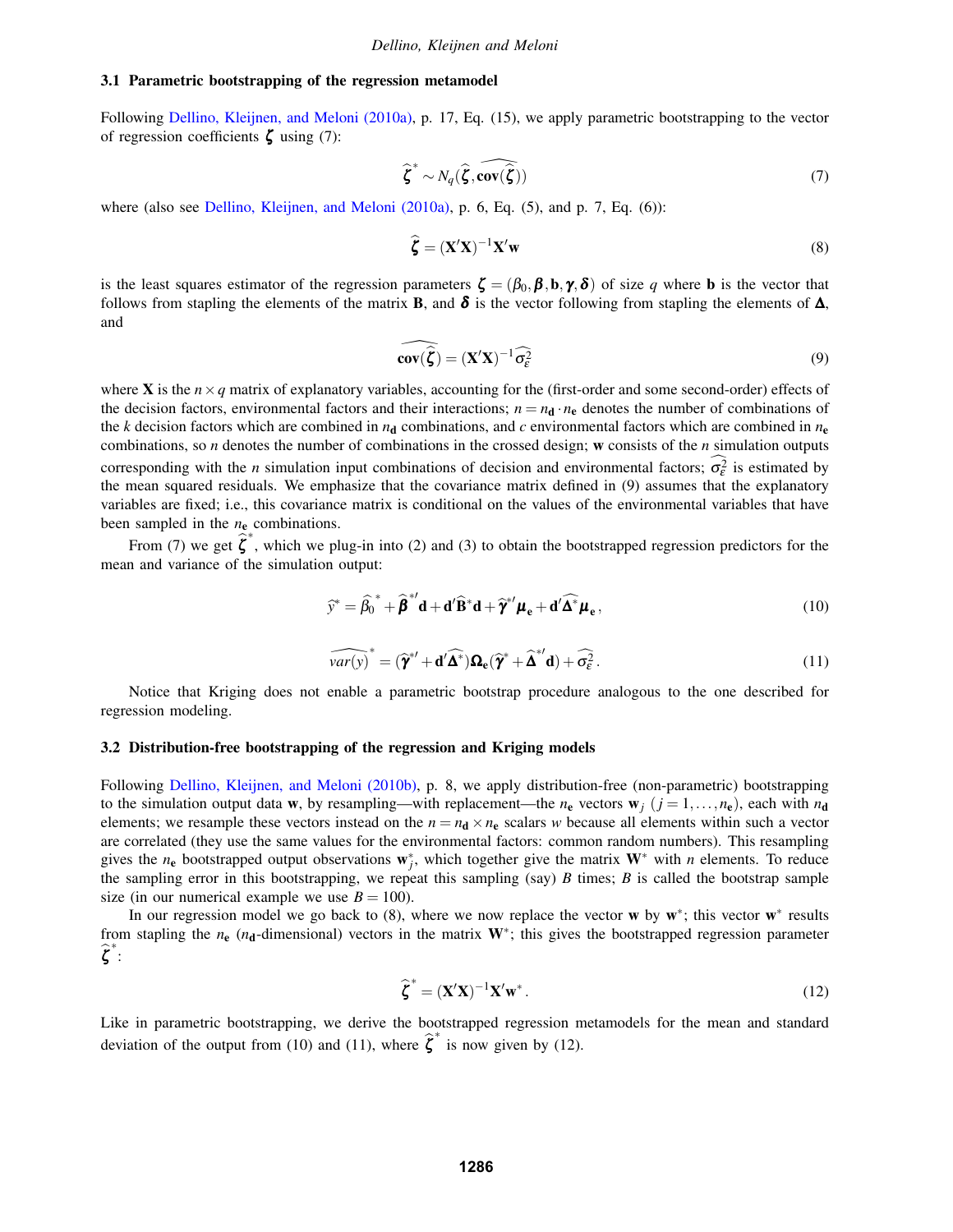### *Dellino, Kleijnen and Meloni*

Comparing (12) and (7), we see that parametric bootstrapping relies on the fixed set of simulation outputs  $w$ , whereas distribution-free bootstrapping creates variability in the simulation outputs; this variability corresponds with resampling of the environmental variables.

In the first Kriging variant we estimate the  $n_d$  bootstrapped conditional means and variances, analogously to (4) and (5):

$$
\overline{w_i}^* = \frac{\sum_{j=1}^{n_e} w_{i,j}^*}{n_e} \quad (i = 1, \dots, n_d),
$$
\n(13)

$$
s_i^{2*} = \frac{\sum_{j=1}^{n_e} (w_{i,j}^* - \overline{w_i}^*)^2}{n_e - 1} \quad (i = 1, ..., n_d).
$$
 (14)

From the estimates computed through (13) and (14) respectively we estimate two Kriging metamodels.

Our second Kriging variant directly fits a Kriging metamodel to the bootstrapped output observations in W∗. Then we follow the procedure outlined in Section 2 to derive the Kriging metamodels for the mean and the standard deviation of the output.

#### 3.3 Bootstrapped Confidence Intervals for means and standard deviations

Based on the bootstrapped metamodels obtained through either parametric or distribution-free bootstrapping described in Sections 3.1 and 3.2, we compute confidence intervals (CIs) for the *expected output* through the following procedure (CIs for the standard deviation will follow).

Select (say)  $p$  combinations for the decision variables **d** that are spread out over the area of interest. For each  $\mathbf{d}_i$  ( $i = 1, \ldots, p$ ) repeat the following steps:

1. Compute the predictor of the expected output using the bootstrapped predictor for  $E(w)$  as discussed in Sections 3.1 and 3.2. We now use the symbol  $\hat{y}^*$  to denote either a bootstrapped estimated regression or Kriging predictor of the mean.

2. Because (10) is a linear transformation of the *q*-variate normal variable defined in (7), compute the *parametric CI*, following Efron and Tibshirani (1993), p. 160:

$$
\left[\overline{\hat{y}_i^*} - t_{\alpha/2; B-1} s e_i, \overline{\hat{y}_i^*} + t_{\alpha/2; B-1} s e_i\right]
$$
\n(15)

where

$$
\overline{\widehat{y}_i^*} = \frac{\sum_{b=1}^B \widehat{y}_b^*(\mathbf{d}_i)}{B};\tag{16}
$$

 $\alpha$  is based on Bonferroni's inequality; i.e., assuming we are interested in an 80% confidence interval (because Bonferroni's inequality is conservative), we take  $\alpha = 0.20/p$ ; *se<sub>i</sub>* is the estimated standard error of  $\overline{\hat{y}_i^*} = \overline{\hat{y}^*}(\mathbf{d}_i)$ defined in (16), computed as follows:

$$
se_i = \sqrt{\frac{\sum_{b=1}^{B} \left(\widehat{y}_b^*(\mathbf{d}_i) - \overline{\widehat{y}_i^*}\right)^2}{B\left(B - 1\right)}}.
$$
\n(17)

Note that the *t* statistic is quite insensitive to deviations from normality, so (15) may also be used to compute the CI for the expected output in the Kriging-based approaches.

Alternatively, when the data deviate from normality, we compute a *non-parametric CI* based on order statistics denoted by the subscript ( ), following Efron and Tibshirani (1993), p. 170:

$$
\left[\widetilde{\mathcal{Y}}_{\left(\left[\mathcal{B}\alpha/2\right]\right)}^{*}(\mathbf{d}_{i}),\widetilde{\mathcal{Y}}_{\left(\left[\mathcal{B}\left(1-\alpha/2\right)\right]\right)}^{*}(\mathbf{d}_{i})\right]
$$
\n(18)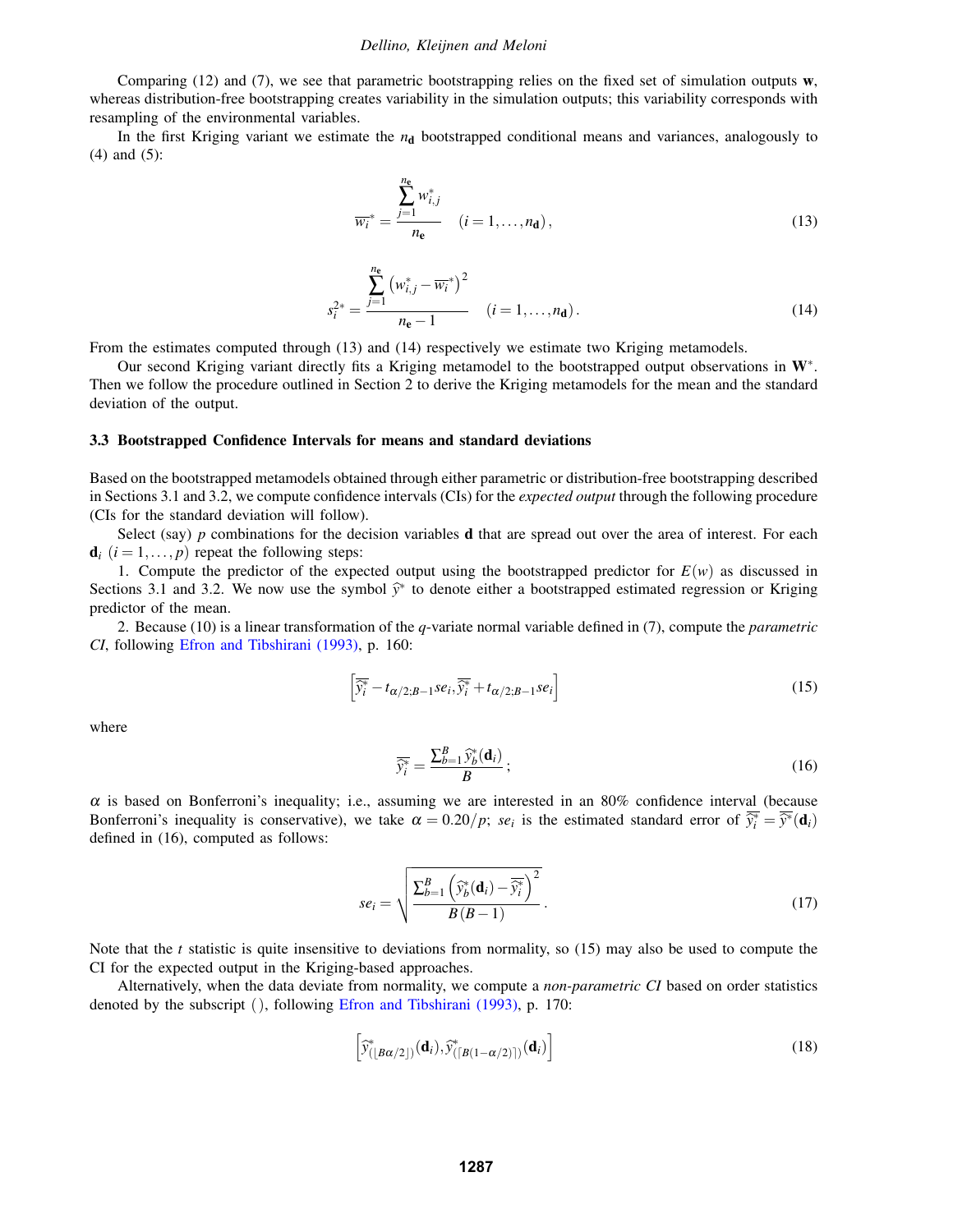To compute CIs for the estimated *standard deviation* of the output, we follow a similar procedure. For each  $\mathbf{d}_i$  ( $i = 1, \ldots, p$ ) repeat the following steps:

1. Compute the predictor of the expected standard deviation of the output using the bootstrapped predictor for *s*(*w*) derived in Sections 3.1 and 3.2. We now use the symbol *s*<sup>∗</sup> to denote either a bootstrapped estimated regression or Kriging predictor of the mean.

2. Obviously, the standard deviation estimated through one of the three metamodeling approaches is not normally distributed. However, the *t*-statistic is known to be not very sensitive to nonnormality, so compute the *parametric CI*; i.e., in (15) we replace  $\hat{y}$  by *s*.

Alternatively, we compute a *non-parametric CI* based on order statistics:

$$
\[s^*_{([B\alpha/2])}(\mathbf{d}_i), s^*_{([B(1-\alpha/2)])}(\mathbf{d}_i)\].
$$
\n(19)

#### 4 COMPUTATIONAL EXPERIMENTS WITH EOQ MODEL

For the classic EOQ model, Zipkin (2000), pp. 30-39, uses the following symbols and assumptions: (i) The demand is known and constant, say *a* units per time unit. (ii) The order quantity is *Q* units. (iii) Total costs consist of setup cost per order, *K*; cost per unit purchased or produced, *c*; and holding cost per inventory unit per time unit, *h*. Management's goal is to minimize the total costs per time unit *C*, over an infinite time horizon.

To study robustness issues, we consider a variant of the classic EOQ model which deals with parameters affected by uncertainty—like Dellino, Kleijnen, and Meloni (2010a) do. Note that the robustness of the EOQ model is also examined by Yu (1997), who uses other criteria and other methods than we do (he uses two minmax criteria and analytical methods instead of simulation).

Note that the EOQ model is usually a building block for more complex supply chain models.

### 4.1 EOQ model with uncertain demand rate

Following Dellino, Kleijnen, and Meloni (2010a), we assume that *a* (demand per time unit) is an *unknown* constant; i.e., *a* has a Normal distribution with mean  $\mu_a$  and standard deviation  $\sigma_a$ :  $a \sim N(\mu_a, \sigma_a)$ . Furthermore, we assume  $\mu_a = 8000$  (nominal value), and  $\sigma_a = 0.10\mu_a$  (uncertainty about the true input parameter). Because this standard deviation can give negative values for *a*, we truncate the normal distribution at zero; we use this adjustment of the Normal distribution for the sampling phase but ignore this truncation in our further analysis. We apply the three metamodel approaches discussed in Section 2.

For the regression and Kriging variant 1, we select a DOE consisting of  $n_d = 10$  values for the order quantity *Q*, equally spaced within the interval [15000,45000] and almost centered around the classic EOQ, which is close to 30000, and  $n_e = 100$  values for the demand rate sampled through a normal LHS (we use Matlab's 1hsnorm). For the Kriging variant 2, we first select  $n_d \times n_e = 1000$  points from a uniform grid in the decision×environmental space; then, for the second layer, we cross  $N_d = 30$  equally spaced values for *Q* with  $N_e = 200$  values sampled from a normally distributed LHS.

Based on these input designs, we run the simulation model and then fit either the regression or the Kriging metamodels for the mean and standard deviation of the output. Then, we estimate the Pareto frontier through solving the problem in (6) for different threshold values *T*; we consider 100 values for *T* in the interval  $[8200,8600]$ .

Next we compute CIs following the procedures sketched in Section 3.3. Because Bonferroni's inequality becomes more conservative as p (number of CIs) increases, we take  $p = 3$  values for the threshold T ( $T_1 = 8200$ ,  $T_2 = 8300$ ,  $T_3 = 8600$ ) and compute the CIs at the corresponding estimated optimal *Q*-values.

We report only the parametric CIs for the mean computed through (15) and the non-parametric CIs for the standard deviation, applying (19). In fact, our regression metamodel gives a predicted mean through (10) that passes the normality test because  $\zeta^*$  is normal (see (7)), and (10) is a linear transformation of  $\zeta^*$ . We expect that our regression metamodel gives a predicted standard deviation that is not normal, because (11) is a nonlinear transformation of  $\zeta^*$ . Fig. 1 shows the CIs for parametric bootstrapping, for the two extreme values of the threshold,  $T = T_1$  and  $T = T_3$ ; obviously these CIs do not cover the true values of the means and standard deviations.

Fig. 2 displays the CIs for distribution-free bootstrapping of the output data (as described in Section 3.2). Comparing Figs. 1 and 2 shows that non-parametric bootstrapping gives longer CIs that always cover the true values. Our conclusion is that parametric bootstrapping assuming fixed environmental variables may give misleading results.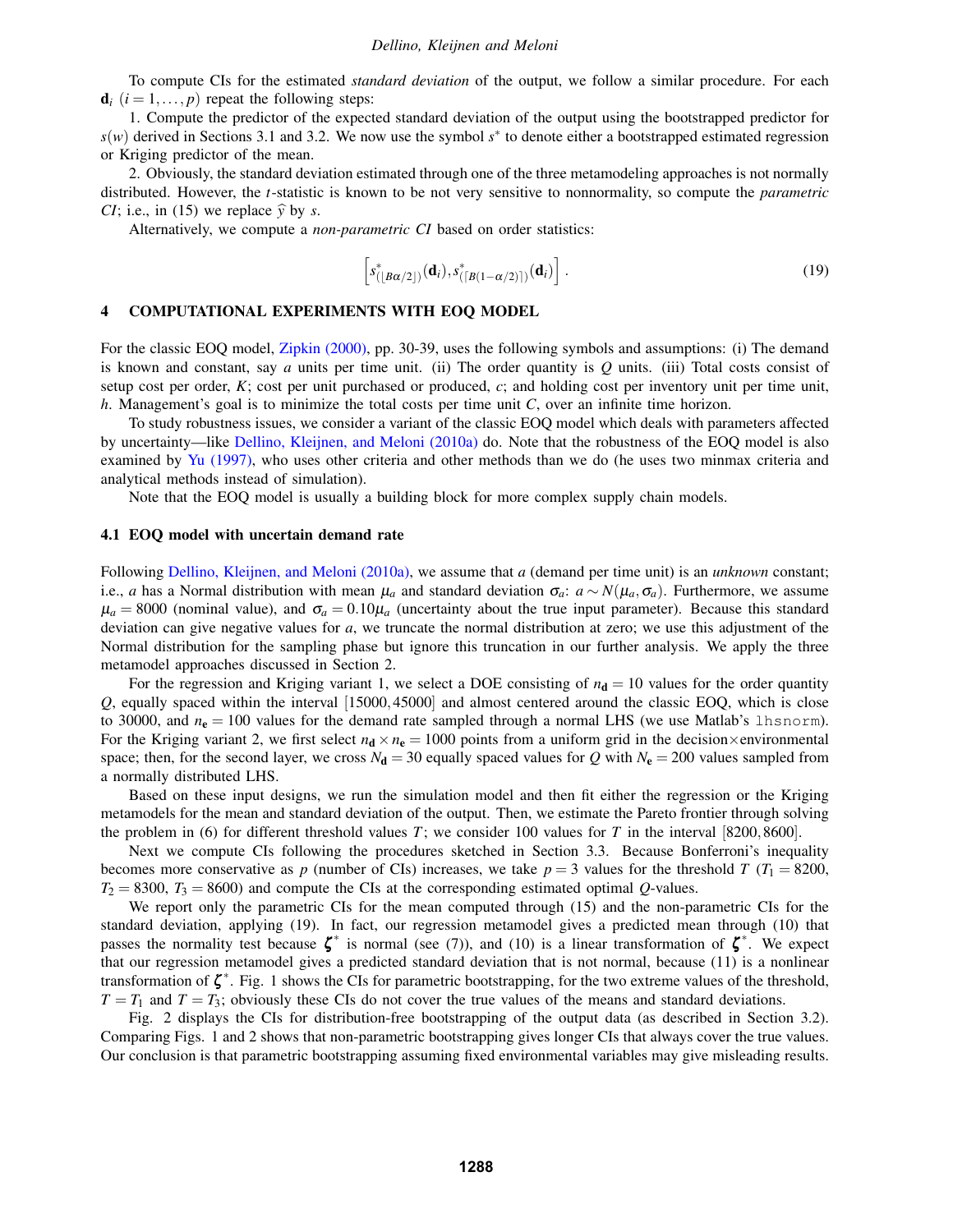

Figure 1: CIs for parametric bootstrapping of regression metamodels for the EOQ model with uncertain demand rate; true values are displayed in black.



Figure 2: CIs for non-parametric bootstrapping of regression metamodels for the EOQ model with uncertain demand rate; true values are displayed in black.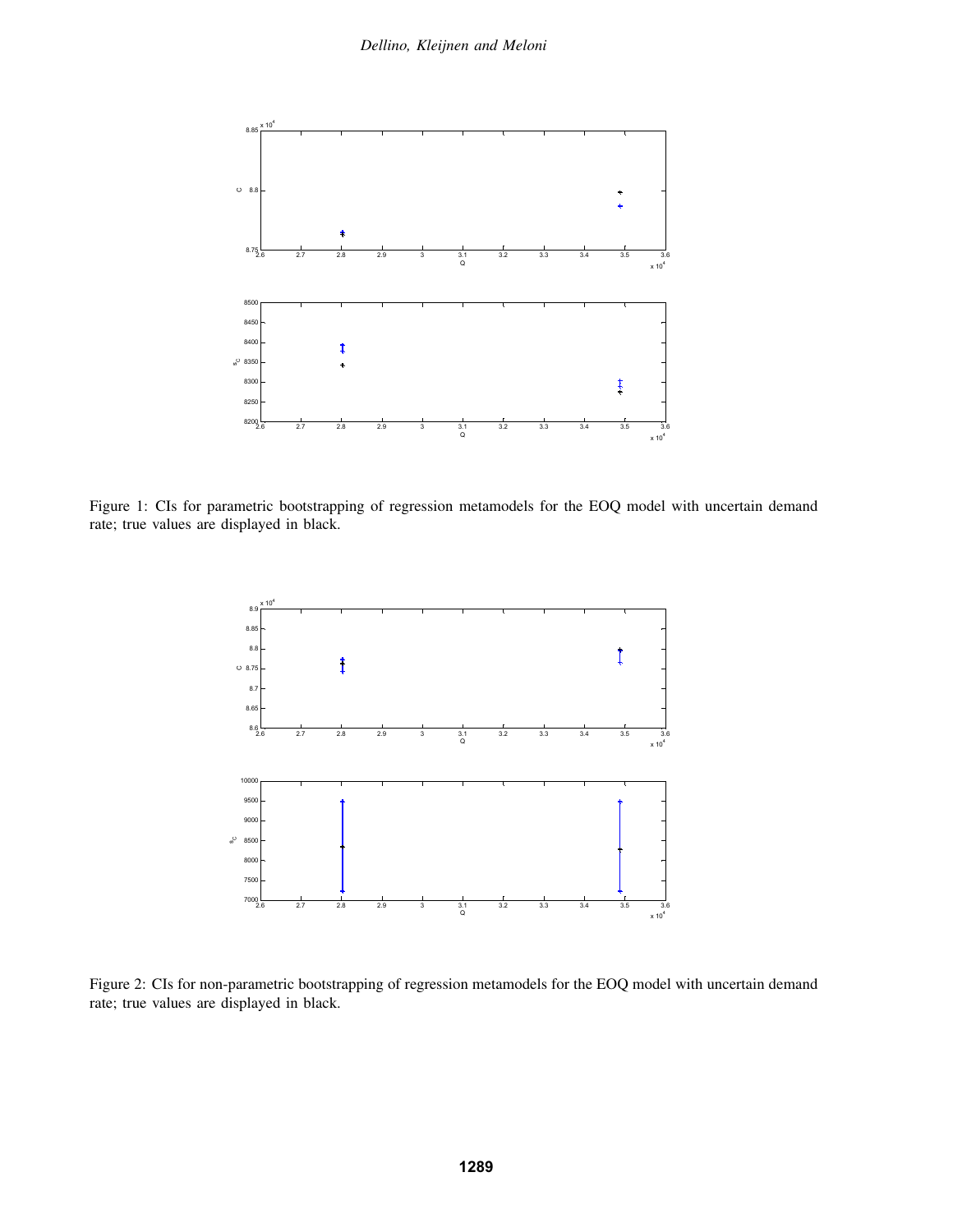

Figure 3: CIs for non-parametric bootstrapping of Kriging metamodels through variant 1 for the EOQ model with uncertain demand rate; true values are displayed in black.

Note that we also investigate whether the number of bootstrap samples *B* could change the results of the comparison. Eq. (17) prove that the CI length decreases with  $\sqrt{B}$ ; see the factor *B* in the denominator (the factor *B*−1 is needed because the numerator adds *B* terms). For the distribution-free CI it is not so simple to apriori assess the behavior of the CI length as a function of *B*. We increase *B* from 100 to 1000, and observe that the CIs do not change significantly, with a maximum difference in length around 5%.

For the two Kriging variants we apply the distribution-free bootstrapping described in Section 3.2. Although Kriging models with estimated weights are nonlinear so they give nonnormal predictors, the *B* bootstrapped Kriging predictions of the mean for a given  $Q = Q_i$  ( $i = 1, \ldots, p$ ) pass Lilliefors test; i.e., the null hypothesis of a normal distribution is not rejected, meaning that the actual distribution is "close" to normal. Therefore we compute the parametric CIs for the mean through (15). For the standard deviation we do not expect normality, so we use (19) to derive the non-parametric CI.

Figures 3 and 4 show that both Kriging variants provide comparable CIs, always covering the true values.

#### 4.2 EOQ with uncertain cost parameters and demand rate

Inspired by Borgonovo and Peccati (2007), we extend our EOQ model accounting for fixed but uncertain cost parameters. So the number of environmental factors increases from one (namely, the demand rate) to three (namely, the holding and set-up costs besides the demand rate). We assume that all these environmental factors are independent, and follow normal distributions, with mean equal to the nominal value; i.e., the value when no uncertainty is assumed. More specifically, we choose  $\mu_h = 0.3$  for the holding cost,  $\mu_K = 12000$  for the set-up cost, and  $\mu_a = 8000$  for the demand rate (as before); the standard deviation of each factor is 10% of its nominal value.

Figure 5 shows that in the regression-based approach the CI for the mean cost never covers the true value, while the CI for the standard deviation covers the true value in one case only. So the regression metamodel appears a bad approximation of the simulation model's I/O function.

Figure 6 shows that in the first Kriging variant the CIs for both the mean and the standard deviation of the inventory cost do cover the true values for all the selected optimal  $Q_i$  values. So Kriging is flexible enough to provide a valid metamodel, and the distribution-free bootstrap gives CIs with proper coverage.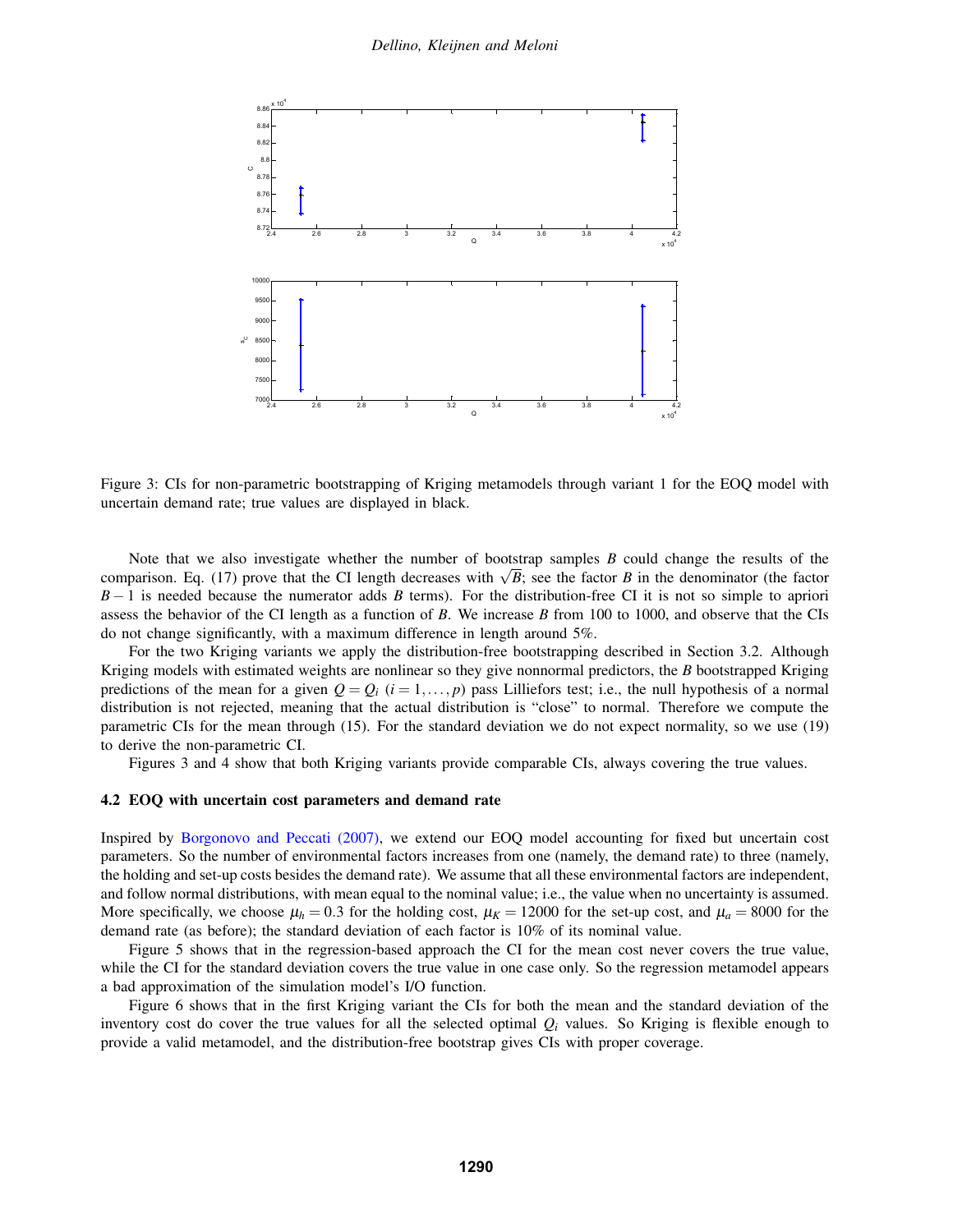

Figure 4: CIs for non-parametric bootstrapping of Kriging metamodels through variant 2 for the EOQ model with uncertain demand rate; true values are displayed in black.



Figure 5: CIs for parametric bootstrapping of regression metamodels for the EOQ model with uncertain demand rate and costs; true values are displayed in black.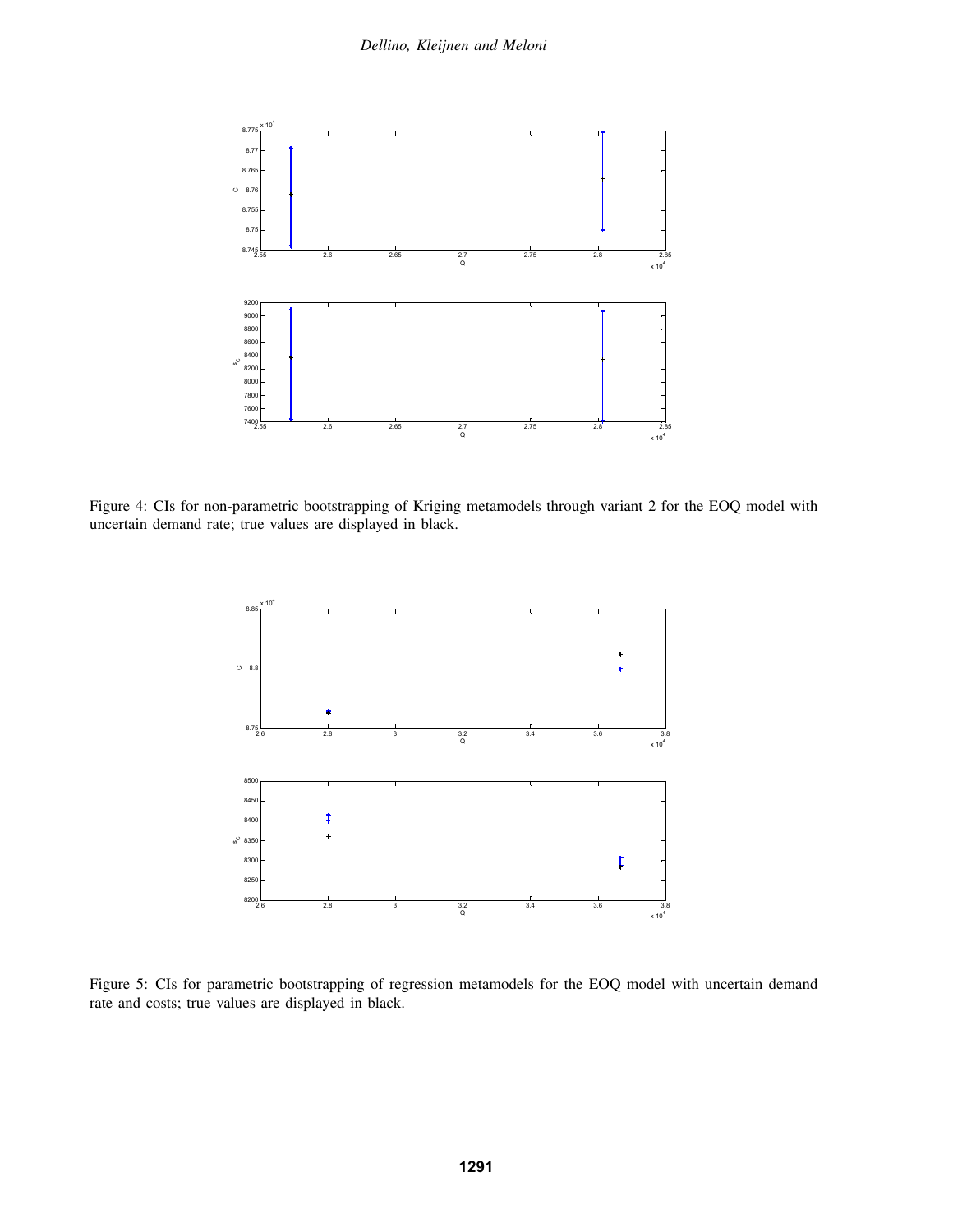

Figure 6: CIs for distribution-free bootstrapping of Kriging metamodels through variant 1 approach for the EOQ model with uncertain demand rate and costs; true values are displayed in black.

Figure 7 shows that in the second Kriging variant the CIs computed through (18) and (19) always cover the true values for both the mean and the standard deviation of the cost. The *t*-statistic (not displayed) gives much tighter CIs for the standard deviation than the order statistics do, but sometimes the former CIs miss the true standard deviations. A smaller type-I error rate would give longer CIs that do cover the true values.

### 5 CONCLUSIONS

We presented a framework for robust optimization of simulated systems based on three metamodeling approaches; namely, one regression and two Kriging models. To further analyze the effects of the uncertainty in the environmental variables, we proposed to use bootstrapping; more specifically, we compared parametric and distribution-free bootstrapping and derived confidence intervals for the optimal solutions belonging to the Pareto frontier.

We tested our new methodology through a popular inventory model; namely the EOQ model. We introduced a robust formulation of the EOQ model when the demand rate and the cost coefficients are uncertain. Because we can derive the true expected cost and its standard deviation, we could verify the performance of our heuristic.

The EOQ example gives encouraging results, so in future research we might apply the methodology to more complex and realistic models.

### ACKNOWLEDGMENTS

This research has been partially supported by the PRIN grant of the Italian Ministry of Education, 2007ZMZK5T.

## **REFERENCES**

Beyer, H., and B. Sendhoff. 2007. Robust optimization—A comprehensive survey. *Computer Methods in Applied Mechanics and Engineering* 196:3190–3218.

Borgonovo, E., and L. Peccati. 2007. Global sensitivity analysis in inventory management. *International Journal of Production Economics* 108:302–313.

del Castillo, E. 2007. *Process optimization: a statistical approach*. New York: Springer.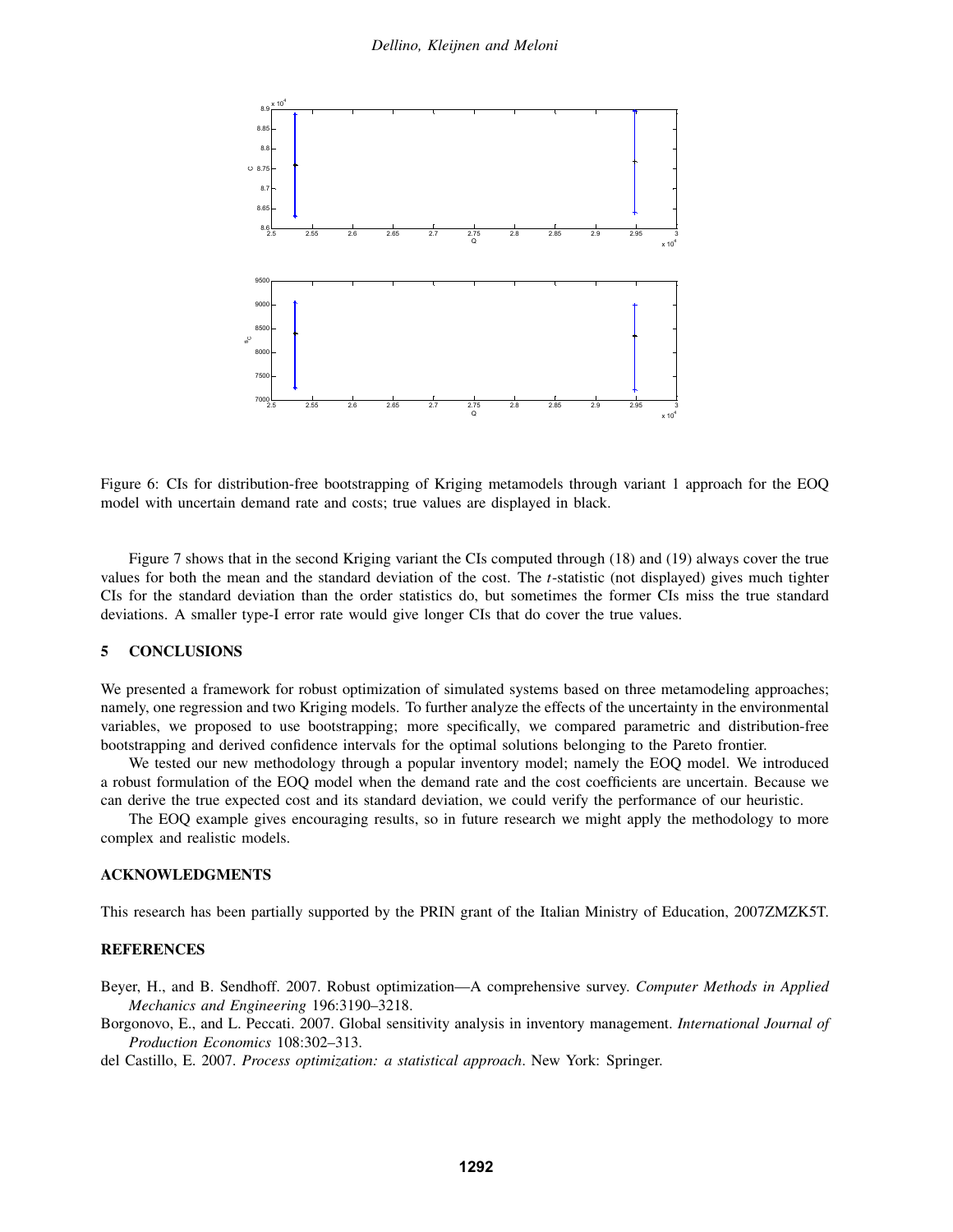

Figure 7: CIs for distribution-free bootstrapping of Kriging metamodels through variant 2 for the EOQ model with uncertain demand rate and costs; true values are displayed in black.

Dellino, G., J.P.C. Kleijnen, and C. Meloni. 2010. Robust optimization in simulation: Taguchi and Response Surface Methodology. *International Journal of Production Economics* 125:52–59.

Dellino, G., J.P.C. Kleijnen, and C. Meloni. 2009. Robust optimization in simulation: Taguchi and Krige combined. Working Paper Tilburg University, Tilburg, The Netherlands.

Efron, B., and R.J. Tibshirani. 1993. *An introduction to the bootstrap*. New York: Chapman & Hall.

Kleijnen, J.P.C. 2008. *Design and analysis of simulation experiments*. New York: Springer Science + Business Media. (Chinese translation will be published by Publishing House of Electronics Industry)

Myers, R.H., D.C. Montgomery, and C.M. Anderson-Cook. 2009. *Response Surface Methodology: Process and Product Optimization using Designed Experiments*. New York: John Wiley & Sons.

Nair, V.N. (ed.). 1992. Taguchi's parameter design: a panel discussion. *Technometrics* 34:127–161.

Taguchi, G. 1987. *System of experimental designs, volumes 1 and 2*. New York: UNIPUB/Krauss International.

Yu, G. 1997. Robust economic order quantity models. *European Journal of Operational Research* 100:482–493. Zipkin, P.H. 2000. *Foundations of inventory management*. McGraw-Hill.

### AUTHOR BIOGRAPHIES

GABRIELLA DELLINO graduated cum laude in Computer Science Engineering at the Politecnico di Bari, in 2005. In 2009 she got a Ph.D. in Applied Mathematics from the University of Bari. She is currently working at the University of Siena, as a research associate in Operations Research. She took part in research projects funded by academic organizations and companies. Her main research interests are optimization models and methods, and computer simulation methodologies, with applications to Multidisciplinary Design Optimization, Health Care Operations Management, and energy systems.. She is a member of INFORMS. In 2008 she was visiting the CentER Graduate School, at Tilburg University. Her email address is <dellino@dii.unisi.it>.

JACK P.C. KLEIJNEN is Professor of 'Simulation and Information Systems' at Tilburg University, where he is a member of the 'Department of Information Management' and the 'Operations Research' group of CentER of the Tilburg School of Economics and Management. His research concerns simulation, especially its statistical design and analysis. He received several national and international awards, including a Knighthood in the Order of